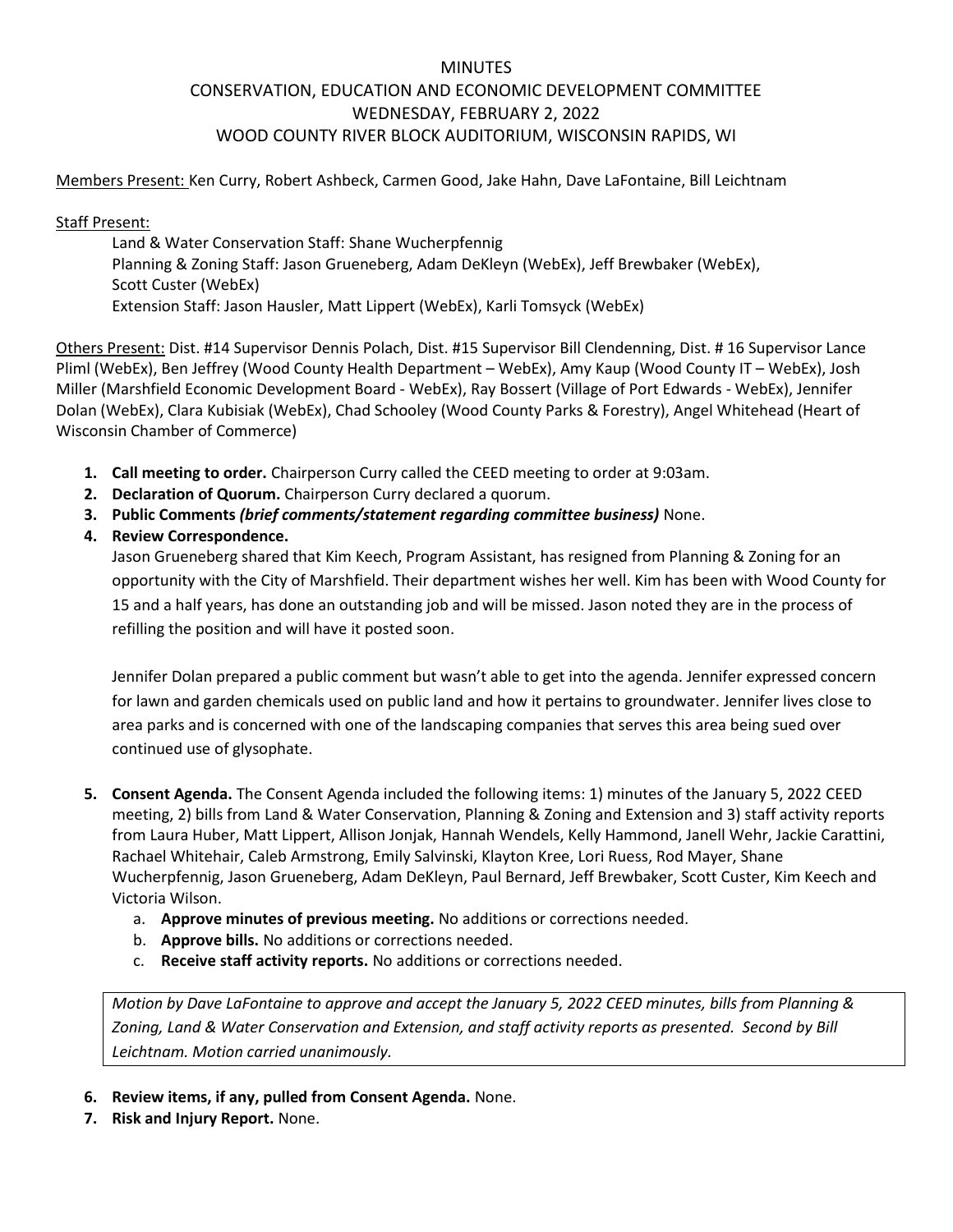## **8. Land & Water Conservation Department**

## a. Committee Reports

## i. **Citizen's Groundwater Committee meeting.**

Supervisor Leichtnam shared the last meeting was held on Monday, January  $17<sup>th</sup>$ . Speaker Rob Lee, staff attorney for Midwest Environmental Advocates out of Madison, presented on the Wisconsin Spill Law.

The next meeting will be virtual on February  $21^{st}$  at 2pm. Supervisor Leichtnam has talked to Shane Wucherpfennig about being the speaker for the meeting.

## ii. **Health Committee report.**

Ben Jeffrey shared there are no updates on AGC. The meeting with Juneau to discuss any further progress with farmer led initiative had to be rescheduled; they are hoping to meet this Friday. Ben noted they are getting things in a row for any potential ARPA funding in the future.

### iii. **Central Sands Groundwater County Collaborative (CSGWCC) committee report.**

Supervisor Leichtnam gave an update on the January  $24<sup>th</sup>$  meeting. The group is working through a number of statewide organizations on putting together data from many sources so it can be housed late this summer in one centralized location and be much more accessible electronically. Reports from State Legislature, Katrina Shankland, followed. County updates followed.

The meeting speaker was Lynn Markham, UW-Stevens Point Professor. Lynn is doing a survey on how she can help with zoning and land use planning in a way to protect natural resources. Lynn has volunteered her services to all six counties and can speak to committees or full county boards.

The next meeting will be held virtually on February 28<sup>th</sup>.

#### iv. **Golden Sands RC&D report.**

Supervisor Leichtnam shared an update from the January  $20<sup>th</sup>$  meeting. The lake groups are working on things they'll be doing come spring including Clean Boats, Clean Waters and virtual training for everyone involved. Supervisor Leichtnam also shared county updates.

Golden Sands RC&D is celebrating their 50<sup>th</sup> anniversary this year. Saturday, September 17<sup>th</sup> from 10am-11pm will be a family-oriented event at Pfiffner Park in Stevens Point. There will be children's activities during the day along with food trucks. The evening is geared towards adults with bluegrass music in the park.

Following discussion on voluntary county dues for Golden Sands RC&D, Chair Curry requested it be put on the March CEED agenda.

The next meeting will be held in March.

- **9. Private Sewage.** None.
- **10. Land Records.** Jason Grueneberg shared Planning & Zoning is actively working on paperwork for LIDAR.
- **11. County Surveyor.** None.
- **12. Planning**
	- a. Present 2021 Annual Report Plat Review Adam DeKleyn prepared the annual report for the committee; it is included in the packet starting on page 33.

Adam shared they had another good year with the plat review program. This annual report provides a general overview with some highlights seen over the past year. Highlights include: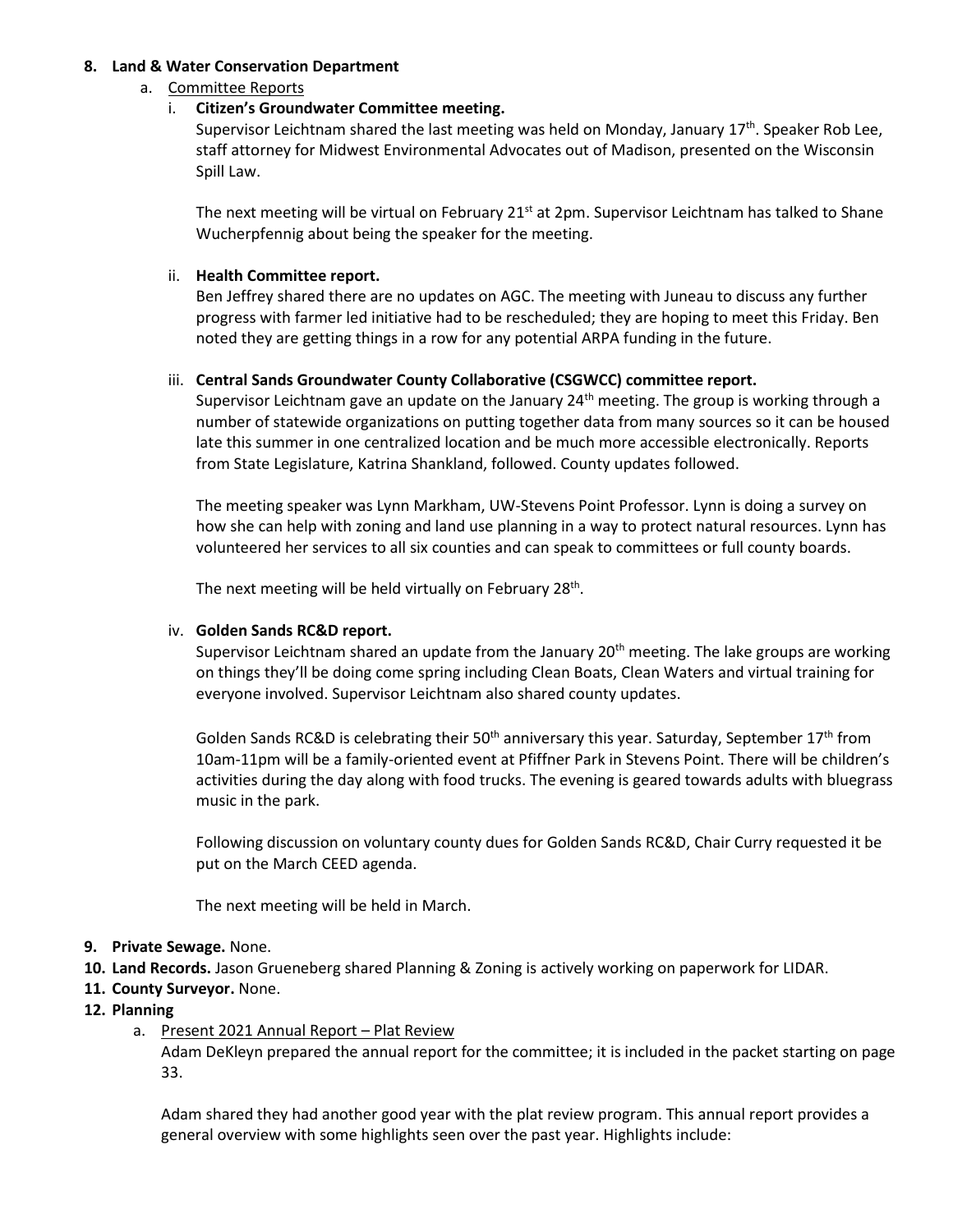- 25% increase in number of certified survey maps reviewed and approved compared to 2020.
- CSMs have more than doubled since 2019. Adam noted Wood County is up 66% in the number of CSMs that have been submitted for plat review since 2019.
- 2021 had the highest number of certified survey maps since 2004.
- Town of Saratoga has led in the most land divisions that are being approved through plat review.

Supervisor Bill Clendenning requested special order of business on Wood County's GIS system. Discussion followed. Supervisor Lance Pliml agreed with the special order of business to highlight program attributes in a 5-10 minute demonstration for the County Board. Planning & Zoning staff will look into this for the future.

b. Amend 2021 Planning Budget for Unanticipated Revenue (Wood County Bicycle & Pedestrian Plan) Jason Grueneberg shared the North Central Regional Plan Commission is facilitating an update to the plan. The last update was done in the 90s. The cost to update is being covered by a DOT grant. Jason is invoiced by Regional Plan Commission for the project and then requests reimbursement from the DOT so he would like to correctly reflect the unanticipated funds that will show up for Planning & Zoning.

*Motion by Ken Curry to approve the resolution to amend Planning budget for unanticipated revenue in the amount of \$30,800.00. Second by Dave LaFontaine. Motion carried unanimously.*

### **13. Economic Development**

a. Update from Marshfield Economic Development Board and consider release of 2022 Economic Development Grant Funds.

Jason Grueneberg noted page 35 of the packet is the grant request submitted to the county. The grant request was approved.

Josh Miller of the Marshfield Economic Development Board shared that the city installed the infrastructure for the subdivision. There are 23 lots total; Josh noted they have contracted with a local realtor to sell the 8 remaining lots that weren't pre-sold. Now that the road is in, they are getting a lot more interest. Pre-sold lots have until June 1st to execute and close. Josh anticipates at least 9 of those closing for sure. It is on pace to be a very successful project.

*Motion by Dave LaFontaine to approve release of 2022 Economic Development Grant Funds to Marshfield Economic Development Board in the amount of \$50,000.00. Second by Bob Ashbeck. Motion carried unanimously.*

b. Update from Central Wisconsin State Fair and consider release of Junior Fair grant funds. Jason Grueneberg explained this money was previously housed in Extension. There were questions about what this funding was being used for. It was a suggestion of the CEED Committee to run it through economic development projects. This allowed CWSF to show how the money is being used. Dale Christiansen completed the grant funding request form.

Dale was not in attendance for the meeting. Jason noted the committee could take action based on the request form or wait until a later date.

*Motion by Jake Hahn to approve release of 2022 Junior Fair grant funds to Central Wisconsin State Fair in the amount of \$32,000.00. Second by Dave LaFontaine. Motion carried unanimously.*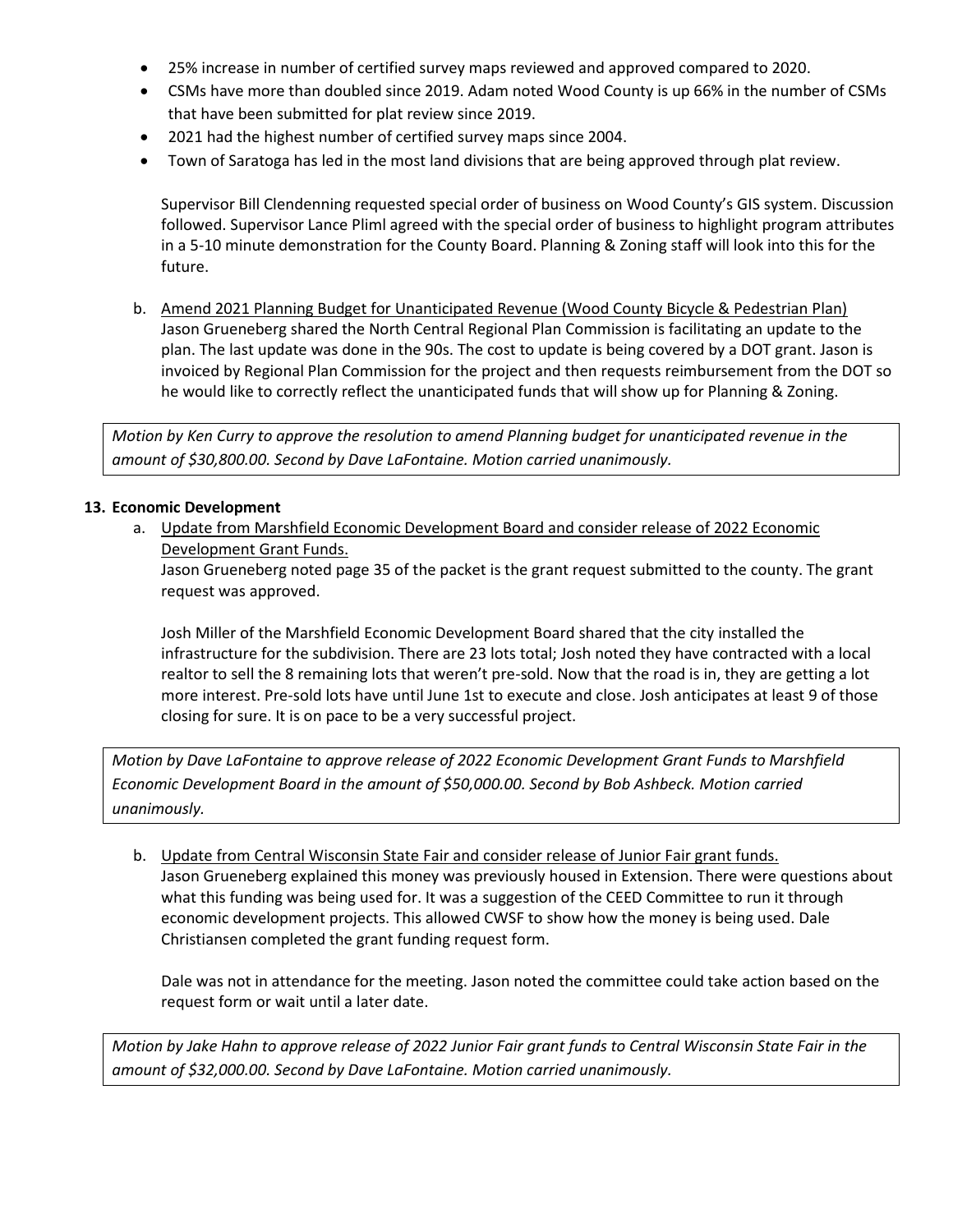c. North Central Wisconsin Regional Plan Commission update.

Jason Grueneberg shared an update on the February 26<sup>th</sup> meeting. They are working with the Regional Plan Commission on broadband speed testing. The Wisconsin Economic Development Corporation has decided to fund speed testing and they're working through the Regional Plan Commission to implement it.

Jason also noted they are working on the Bicycle Pedestrian Plan as mentioned earlier. Discussion followed.

d. Update on Broadband Request for Information process.

Jason Grueneberg provided an update from the January 17<sup>th</sup> meeting. It included four different providers: Astrea, Charter Communications, Frontier and Bug Tussel Wireless. Jason noted they reached out to a few other providers but they weren't able to participate at that time. The meeting provided a better idea of what's going on in the county and the role different players are playing right now.

Jason noted they plan to work with Bug Tussel Wireless. Discussion followed.

e. Consider release of Rural Economic Development Innovation Initiative (REDI) implementation funds for purchase of Business Retention and Expansion software.

This was a recommendation in the County REDI plan. Angel Whitehead, Heart of Wisconsin Chamber of Commerce, explained the previous software was InFocus, through WEDC; a state program given to economic development partners to track data for business expansion and retention. They got rid of the program about 2 years ago and shared the data with partners.

Jason Grueneberg explained Marshfield and Rapids don't have software to log information from visits. The County is looking to help this along by purchasing software for both Rapids and Marshfield. Between both Chambers, the hope is to cover all of Wood County and also have some overlap in some of the rural areas.

The cost is \$1500.00 per license, per year. They are looking at 2 years. After 2 years, the Chambers would take on the cost, if the program is to be retained. The Chambers can share the data back with the County, while keeping it private and secure. Discussion followed.

*Motion by Dave LaFontaine to approve \$1500.00 per year for 2 years to purchase Business Retention and Expansion software from Smart Solutions Group. Second by Jake Hahn. Motion carried unanimously.*

f. Consider resolution authorizing Wood County to participate in a Public Service Commission grant application with an Internet Service Provider to improve broadband infrastructure. Jason Grueneberg shared they are not ready to move forward with the resolution but hopes to have a special meeting in February before County Board to review and approve to meet the March  $17<sup>th</sup>$  deadline.

*Motion by Ken Curry to authorize Planning & Zoning to create a resolution to participate in the Public Service Commission grant application and set a meeting before County Board on February 15th at 9:00am. Second by Bill Leichtnam. Motion carried unanimously.*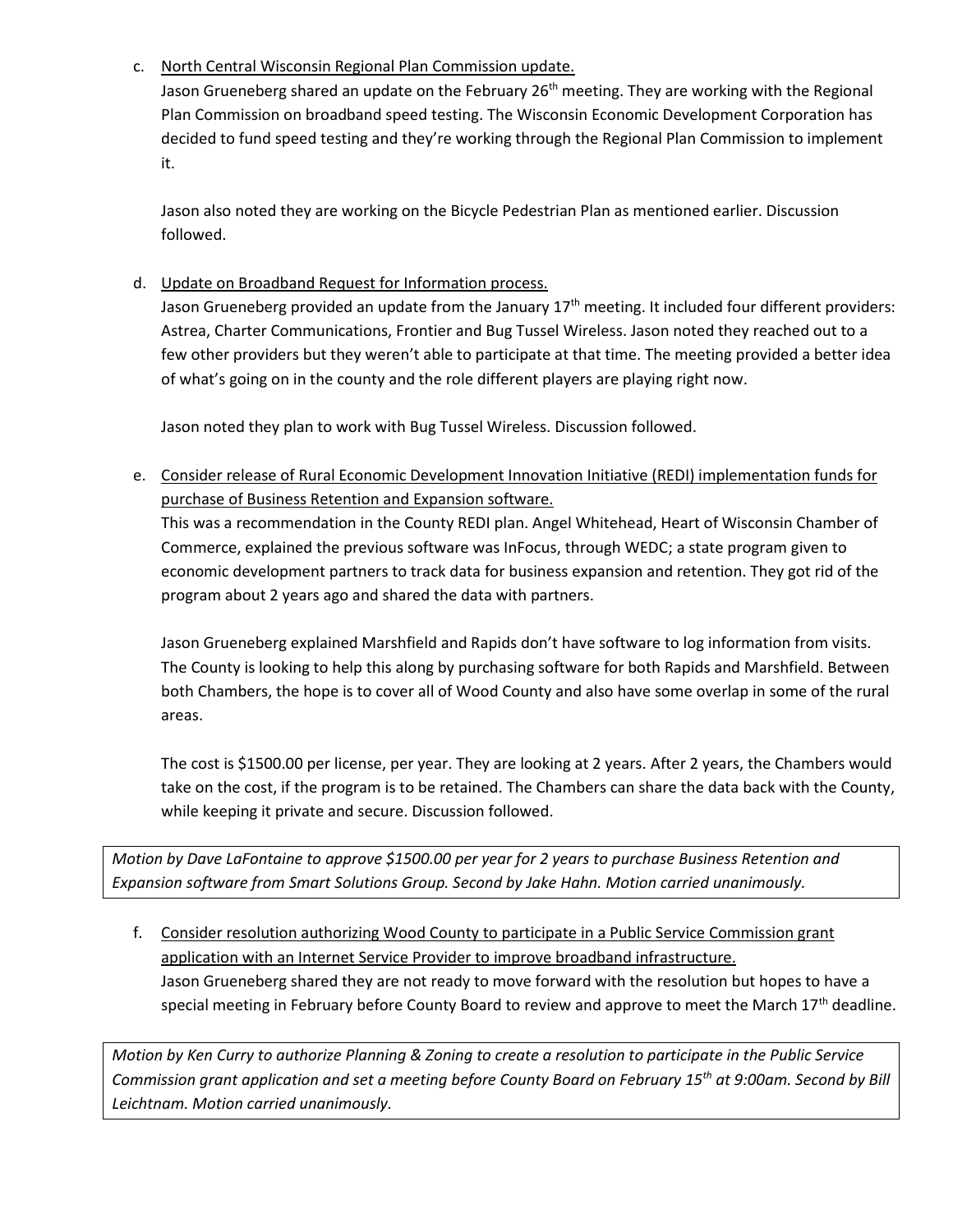g. Consider release of Rural Economic Development Innovation Initiative (REDI) implementation funds to contract for broadband grant writing assistance.

Jason Grueneberg explained for grants submitted with ISP, they worked with a local grant writer. The first two grants that were submitted, Operations Committee approved help of a grant writer. Jason noted they were successful with those grants.

Jason would like to have access to funds to put towards a grant writer for the March application and other grant applications later in the year. Hourly cost is about \$60-80. Discussion followed.

*Motion by Dave LaFontaine to approve release of REDI implementation funds to contract for broadband grant writing assistance up to \$5000.00. Additional funds will require additional committee approval. Second by Jake Hahn. Motion carried unanimously.*

h. Consider release of Rural Economic Development Innovation Initiative (REDI) implementation funds for the creation of a Wood County winter recreation video.

Jason Grueneberg shared in the REDI Plan there is one area that talked about boosting tourism in Wood County. This is the reason they're looking at doing this video – a lot of people come into the County for Powers Bluff, snowmobiling and winter activities. There hasn't been a video to promote that.

This would be a minute long video with a cost of about \$4000.00 by a local business out of Marshfield. It would be put on the county website and accessible for use by municipalities, tourism and visitors bureaus, etc.

Jason has talked with Chad Schooley, Parks & Forestry Director. Chad is in favor of this to help promote some of the activities offered by Parks. Chad isn't aware of any professionally made videos in the past. It would be great to put on the website, Facebook, Instagram, etc. and can be used in future years.

*Motion by Jake Hahn to approve release of REDI implementation funds for creation of a Wood County winter recreation video in the amount of \$4,000.00. Second by Dave LaFontaine. Motion carried unanimously.*

## **14. Extension**

- a. General Office Update
	- Jason Hausler provided the following updates:
		- An email came out from WEXA (Wisconsin Extension Association) regarding regional meetings. Chair Curry forwarded it. The northern region met last Thursday. The south region is meeting on February 24<sup>th</sup> from 8:30am-12pm.
		- Annual Report for 2021 is in process. Jason hopes to have that complete by the end of the month. The 2020 Annual Report can be found on the Extension website. Printed copies are available upon request.
		- Last summer, when the state budget was passed, there was a million dollar increase to Extension budget per year (2 million over the biennium) for Ag positions. Final approval to appropriate those funds to Extension is expected any day now and thus Extension will be able to post Ag specialists positions in the coming weeks and months.
- b. Staffing Update (Community Development and 4-H) Jason Hausler shared an update on the 4-H and Community Development positions.

4-H – Laura Huber's position was 100% county funded and is now co-funded by the state. They re-